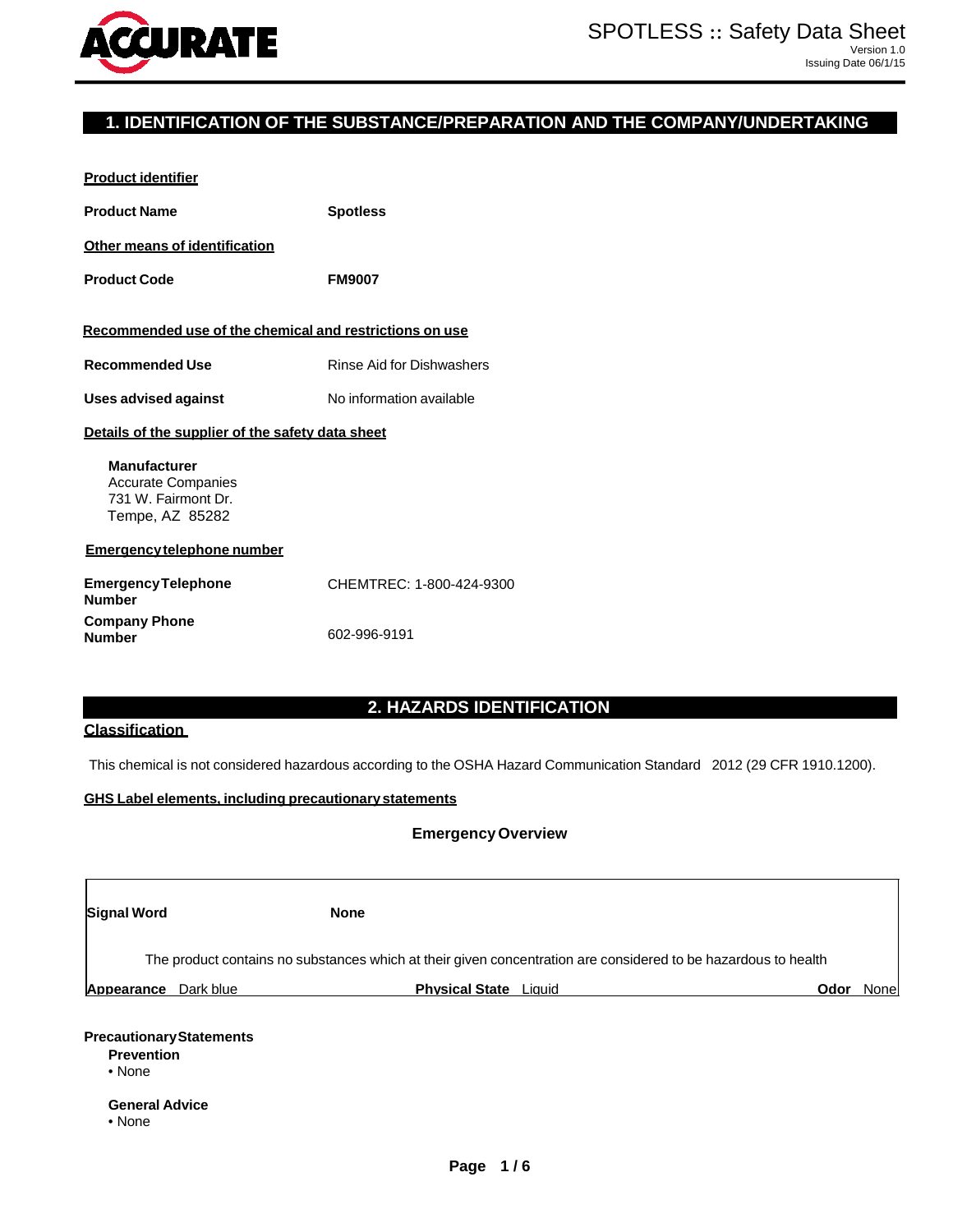

**Storage**

• None

**Disposal**

• None

#### **Hazard Not Otherwise Classified (HNOC)**

Not applicable

#### **Other information**

No information available.

# **3. COMPOSITION/INFORMATION ON INGREDIENTS**

| <b>Chemical Name</b>    | <b>CAS-No</b>                                  | Weight %              | <b>Trade secret</b> |
|-------------------------|------------------------------------------------|-----------------------|---------------------|
| alkoxylate<br>Alcohol - | $\delta$ 90 $\circ$<br>. I R<br>⊣ M'<br>$A \#$ | 5%<br>$\frac{9}{6}$ - |                     |
|                         |                                                |                       |                     |

*\*The exact percentage (concentration) of composition has been withheld as a trade secret.*

# **4. FIRST AID MEASURES**

#### **Description of necessary first-aid measures**

| <b>Eye Contact</b>                                 | Rinse thoroughly with plenty of water, also under the eyelids. Get medical attention if<br>symptoms occur.                        |
|----------------------------------------------------|-----------------------------------------------------------------------------------------------------------------------------------|
| <b>Skin Contact</b>                                | Wash off with warm water and soap. Remove and wash contaminated clothing before<br>re-use. If symptoms persist, call a physician. |
| <b>Inhalation</b>                                  | Move to fresh air. If breathing is difficult, give oxygen. If symptoms persist, call a physician.                                 |
| <b>Ingestion</b>                                   | Drink plenty of water. Do NOT induce vomiting. Consult a physician if necessary                                                   |
| Most important symptoms/effects, acute and delayed |                                                                                                                                   |

**Most Important Symptoms/Effects** No information available.

## **Indication of immediate medical attention and special treatment needed, if necessary**

**Notes to Physician** Treat symptomatically.

# **5. FIRE-FIGHTING MEASURES**

#### **Suitable Extinguishing Media**

Water. Carbon dioxide (CO<sub>2</sub>). Dry chemical.

#### **Unsuitable Extinguishing Media** None

## **Specific Hazards Arising from the Chemical**

No information available

| <b>Explosion Data</b>                  |      |
|----------------------------------------|------|
| Sensitivity to Mechanical Impact       | None |
| <b>Sensitivity to Static Discharge</b> | None |

#### **Protective Equipment and Precautions for Firefighters**

As in any fire, wear self-contained breathing apparatus pressure-demand, MSHA/NIOSH (approved or equivalent) and full protective gear.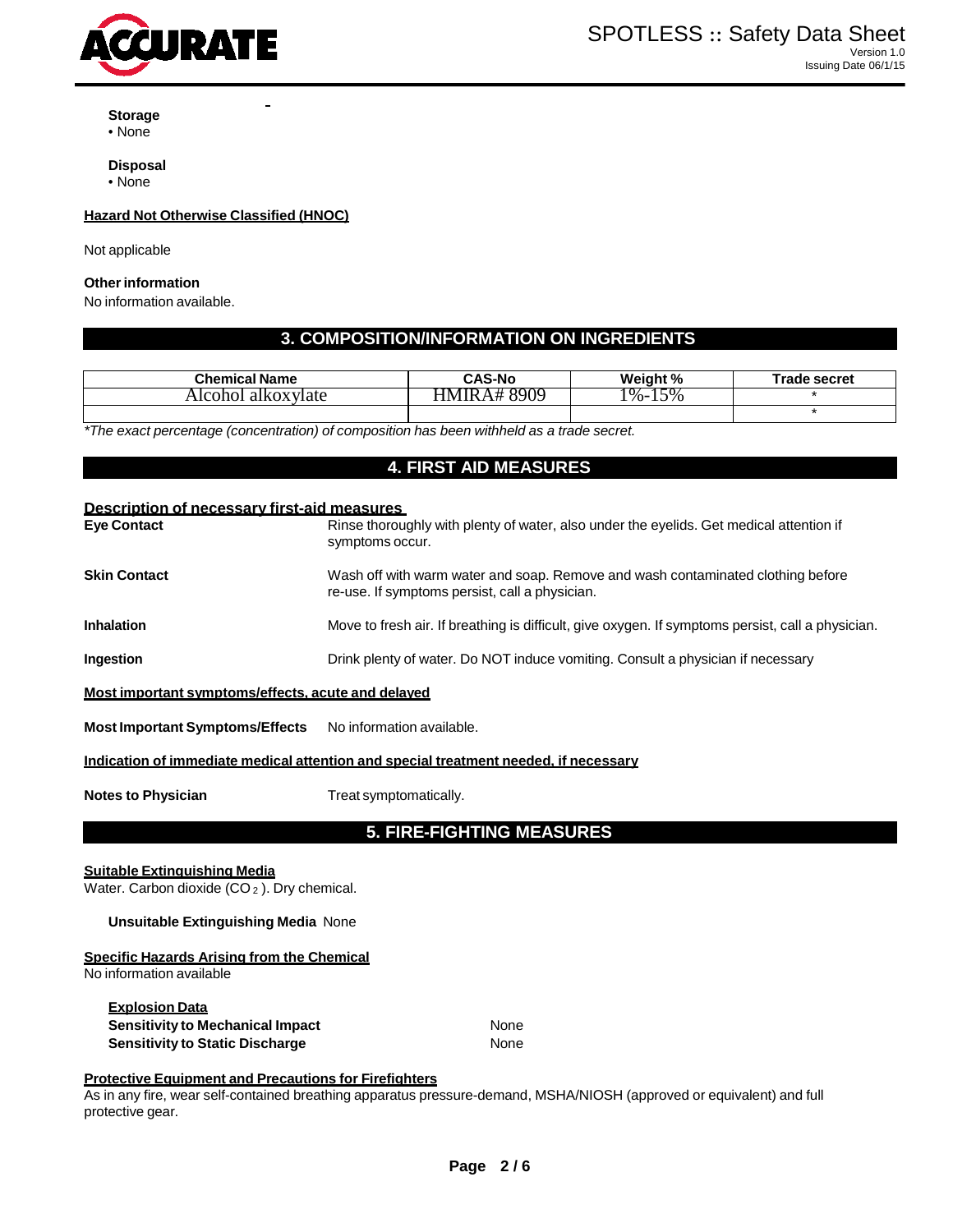

# **6. ACCIDENTAL RELEASE MEASURES**

| Personal precautions, protective equipment and emergency procedures                                                                          |                                                                                                                                                                                                      |  |  |  |  |  |
|----------------------------------------------------------------------------------------------------------------------------------------------|------------------------------------------------------------------------------------------------------------------------------------------------------------------------------------------------------|--|--|--|--|--|
| <b>Personal Precautions</b>                                                                                                                  | Use personal protective equipment. Avoid contact with skin, eyes and clothing. If spilled,<br>take caution, as material can cause surfaces to become very slippery.                                  |  |  |  |  |  |
| <b>Environmental Precautions</b>                                                                                                             |                                                                                                                                                                                                      |  |  |  |  |  |
| <b>Environmental Precautions</b><br>See Section 12 for additional Ecological Information                                                     |                                                                                                                                                                                                      |  |  |  |  |  |
| Methods and materials for containment and cleaning up                                                                                        |                                                                                                                                                                                                      |  |  |  |  |  |
| <b>Methods for Containment</b>                                                                                                               | Prevent further leakage or spillage if safe to do so.                                                                                                                                                |  |  |  |  |  |
| <b>Methods for Cleaning Up</b>                                                                                                               | Collect and reuse if possible. Following product recovery, flush area with water.                                                                                                                    |  |  |  |  |  |
|                                                                                                                                              | 7. HANDLING AND STORAGE                                                                                                                                                                              |  |  |  |  |  |
| <b>Precautions for safe handling</b>                                                                                                         |                                                                                                                                                                                                      |  |  |  |  |  |
| <b>Handling</b>                                                                                                                              | Handle in accordance with good industrial hygiene and safety practice.                                                                                                                               |  |  |  |  |  |
| Conditions for safe storage, including any incompatibilities                                                                                 |                                                                                                                                                                                                      |  |  |  |  |  |
| <b>Storage</b>                                                                                                                               | Keep container tightly closed. Keep out of the reach of children.                                                                                                                                    |  |  |  |  |  |
| <b>Incompatible Products</b>                                                                                                                 | None known based on information supplied.                                                                                                                                                            |  |  |  |  |  |
|                                                                                                                                              | 8. EXPOSURE CONTROLS / PERSONAL PROTECTION                                                                                                                                                           |  |  |  |  |  |
| <b>Control parameters</b>                                                                                                                    |                                                                                                                                                                                                      |  |  |  |  |  |
| <b>Exposure Guidelines</b>                                                                                                                   | No information available.                                                                                                                                                                            |  |  |  |  |  |
| Appropriate engineering controls                                                                                                             |                                                                                                                                                                                                      |  |  |  |  |  |
| <b>Engineering Measures</b>                                                                                                                  | <b>Showers</b><br>Eyewash stations<br>Ventilation systems                                                                                                                                            |  |  |  |  |  |
| Individual protection measures, such as personal protective equipment                                                                        |                                                                                                                                                                                                      |  |  |  |  |  |
| <b>Eye/Face Protection</b><br><b>Skin and Body Protection</b><br><b>Respiratory Protection</b>                                               | Safety glasses with side-shields.<br>Rubber gloves.<br>If exposure limits are exceeded or irritation is experienced, NIOSH/MSHA approved<br>respiratory protection should be worn.                   |  |  |  |  |  |
| <b>Hygiene Measures</b>                                                                                                                      | Handle in accordance with good industrial hygiene and safety practice.                                                                                                                               |  |  |  |  |  |
|                                                                                                                                              | 9. PHYSICAL AND CHEMICAL PROPERTIES                                                                                                                                                                  |  |  |  |  |  |
| Information on basic physical and chemical properties                                                                                        |                                                                                                                                                                                                      |  |  |  |  |  |
| <b>Physical State</b><br>Liquid<br>Odor<br>None<br><b>Property</b><br>рH<br><b>Melting Point/Range</b><br><b>Boiling Point/Boiling Range</b> | Dark blue<br>Appearance<br><b>Odor Threshold</b><br>No information available<br>Remarks/ - Method<br><u>Values</u><br>$8-9$<br>None known<br>No data available<br>None known<br>212 °F<br>None known |  |  |  |  |  |

 $\overline{\phantom{a}}$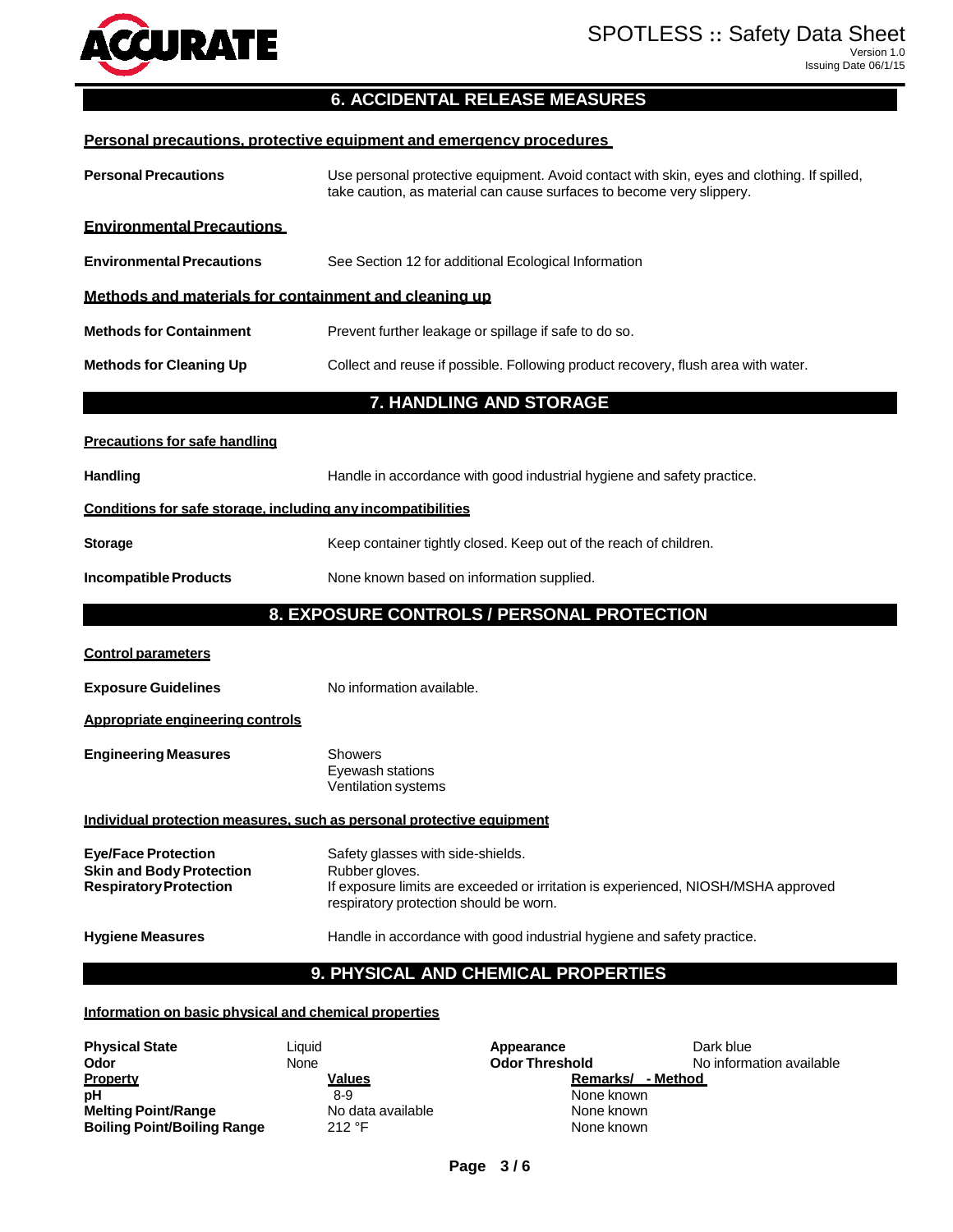

| <b>Flash Point</b>                                      | None              | None known |
|---------------------------------------------------------|-------------------|------------|
|                                                         | No data available | None known |
| <b>Evaporation rate</b>                                 | No data available | None known |
| Flammability (solid, gas)                               |                   |            |
| <b>Flammability Limits in Air</b>                       |                   |            |
| upper flammability limit                                | No data available |            |
| lower flammability limit                                | No data available |            |
| <b>Vapor Pressure</b>                                   | No data available | None known |
| <b>Vapor Density</b>                                    | No data available | None known |
| <b>Relative Density</b>                                 | No data available | None known |
| <b>Specific Gravity</b>                                 | 1.10              | None known |
| <b>Water Solubility</b>                                 | Dispersible       | None known |
| Solubility in other solvents                            | No data available | None known |
| Partition coefficient: n-octanol/waterNo data available |                   | None known |
| <b>Autoignition Temperature</b>                         | No data available | None known |
| <b>Decomposition Temperature</b>                        | No data available | None known |
| <b>Viscosity</b>                                        | No data available | None known |
| <b>Flammable Properties</b>                             | Not flammable     |            |
| <b>Explosive Properties</b>                             | Not explosive     |            |
| <b>Oxidizing Properties</b>                             | Not an oxidizer   |            |
| <b>Other information</b>                                |                   |            |

**None known None known None known None known None known None known None known None known None known** 

**VOC Content (%)** 0%

# **10. STABILITY AND REACTIVITY**

#### **Reactivity**

No data available.

#### **Chemical stability**

Stable under recommended storage conditions.

#### **Possibility of hazardous reactions**

None under normal processing.

#### **Conditions to avoid**

None known based on information supplied.

## **Incompatible materials**

None known based on information supplied.

## **Hazardous decomposition products**

None known based on information supplied.

# **11. TOXICOLOGICAL INFORMATION**

#### **Information on likely routes of exposure**

**Product Information**

**Inhalation** May cause irritation of respiratory tract. **Eye Contact Contact** Contact with eyes may cause irritation. **Skin Contact** May cause irritation. **Ingestion** May cause irritation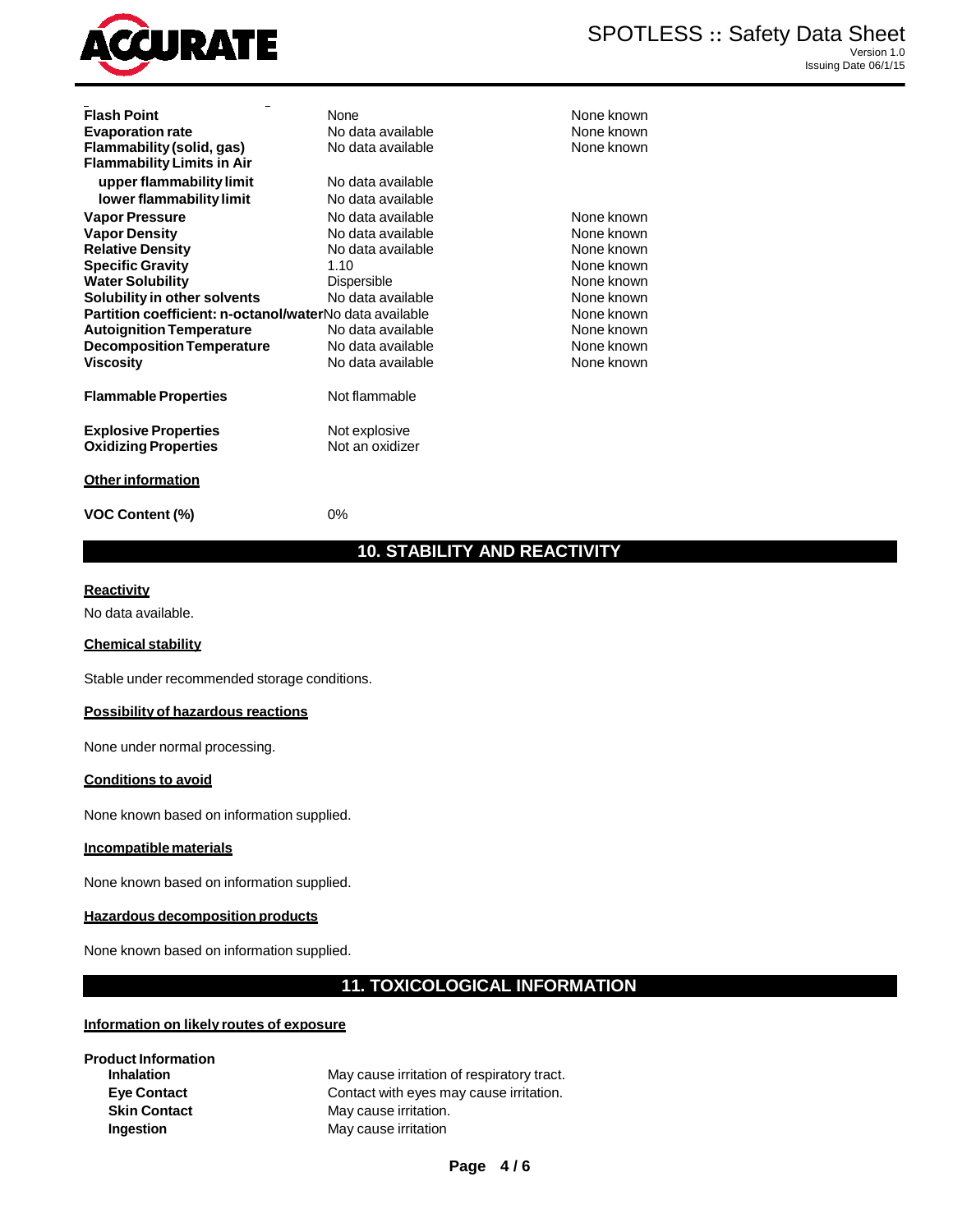

#### **Symptoms related to the physical, chemical and toxicological characteristics**

| <b>Symptoms</b>                                                                                                              | No information available.                                                                                        |  |  |  |  |
|------------------------------------------------------------------------------------------------------------------------------|------------------------------------------------------------------------------------------------------------------|--|--|--|--|
| Delayed and immediate effects and also chronic effects from short and long term exposure                                     |                                                                                                                  |  |  |  |  |
| Sensitization<br><b>Mutagenic Effects</b><br><b>Carcinogenicity</b>                                                          | No information available.<br>No information available.<br>Contains no ingredient listed as a carcinogen.         |  |  |  |  |
| <b>Reproductive Toxicity</b><br><b>STOT - single exposure</b><br><b>STOT - repeated exposure</b><br><b>Aspiration Hazard</b> | No information available.<br>No information available.<br>No information available.<br>No information available. |  |  |  |  |
| <u>Numerical measures of toxicity •- Product</u><br>LD50 Oral                                                                | The following values are calculated based on chapter 3.1 of the GHS document:<br>No date available               |  |  |  |  |
|                                                                                                                              | <b>12. ECOLOGICAL INFORMATION</b>                                                                                |  |  |  |  |
| <u>Ecotoxicity</u><br>The environmental impact of this product has not been fully investigated.                              |                                                                                                                  |  |  |  |  |
| <b>Persistence and Degradability</b>                                                                                         | No information available.                                                                                        |  |  |  |  |
| <b>Bioaccumulation</b>                                                                                                       | No information available.                                                                                        |  |  |  |  |
| <b>Other Adverse Effects</b><br>No information available.                                                                    |                                                                                                                  |  |  |  |  |
|                                                                                                                              | <b>13. DISPOSAL CONSIDERATIONS</b>                                                                               |  |  |  |  |
| <b>Waste Disposal Methods</b>                                                                                                | Dispose of in accordance with federal, state, and local regulations                                              |  |  |  |  |
| <b>Contaminated Packaging</b>                                                                                                | Dispose of in accordance with federal, state, and local regulations.                                             |  |  |  |  |
|                                                                                                                              | <b>14. TRANSPORT INFORMATION</b>                                                                                 |  |  |  |  |
| <u>DOT</u>                                                                                                                   | Not regulated                                                                                                    |  |  |  |  |
|                                                                                                                              | <b>15. REGULATORY INFORMATION</b>                                                                                |  |  |  |  |
| <b>International Inventories</b><br><b>TSCA</b>                                                                              | Complies                                                                                                         |  |  |  |  |
| <u>Leaend</u><br>TSCA - United States Toxic Substances Control Act Section 8(b) Inventory                                    |                                                                                                                  |  |  |  |  |
| <b>U.S. Federal Requiations</b>                                                                                              |                                                                                                                  |  |  |  |  |

Section 313 of Title III of the Superfund Amendments and Reauthorization Act of 1986 (SARA). This product does not contain any chemicals which are subject to the reporting requirements of the Act and Title 40 of the Code of Federal Regulations, Part 372.

| <b>SARA 311/312 Hazard Categories</b> |    |
|---------------------------------------|----|
| <b>Acute Health Hazard</b>            | N٥ |
| <b>Chronic Health Hazard</b>          | Nο |
| <b>Fire Hazard</b>                    | Nο |
| Sudden Release of Pressure Hazard     | N٥ |
| <b>Reactive Hazard</b>                | N٥ |